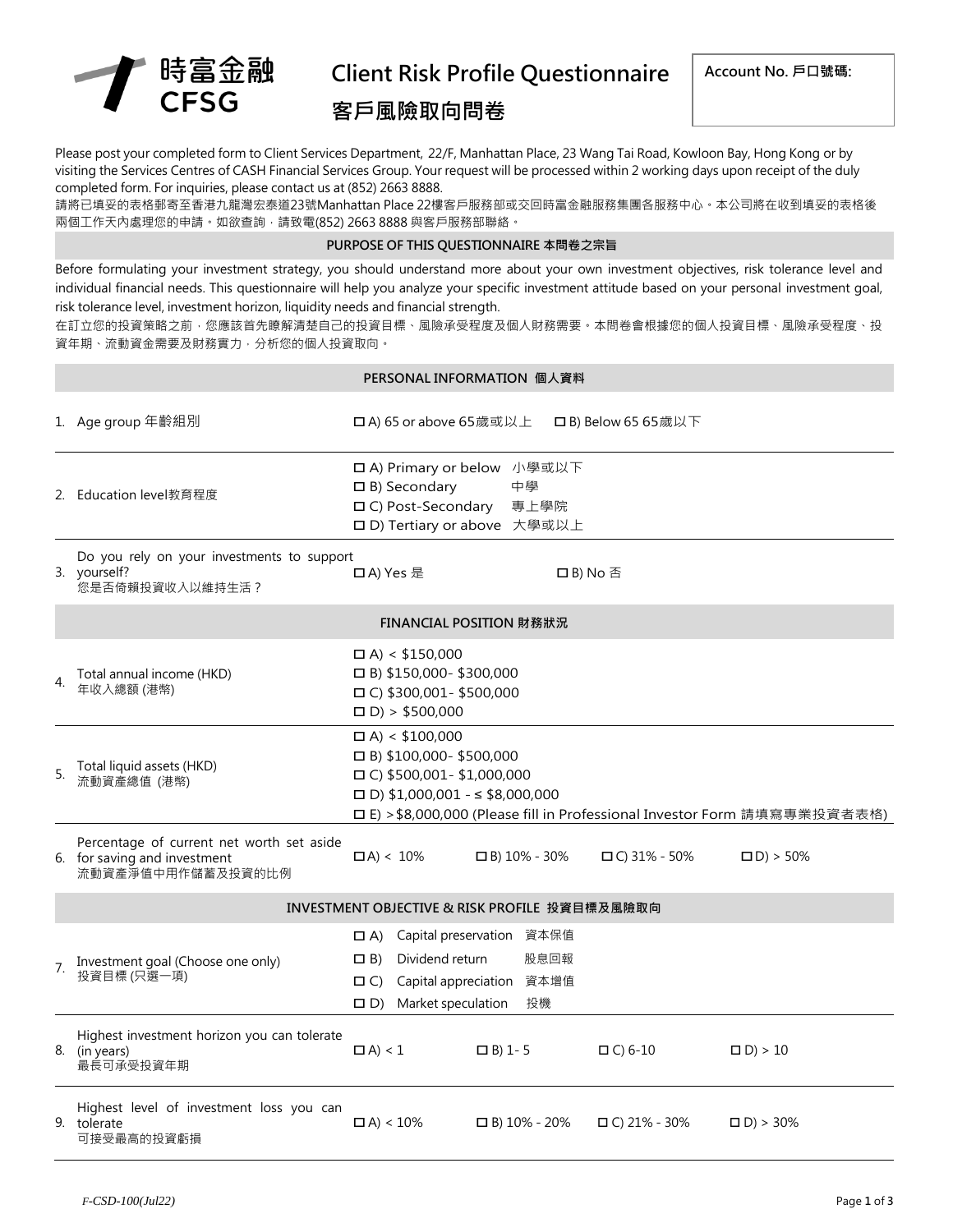

Client Risk Profile Questionnaire

## 客戶風險取向問卷

Account No. 戶口號碼:

#### INVESTMENT KNOWLEDGE & EXPERIENCE 投資知識及經驗

| Knowledge and Experience<br><b>Investment Products</b><br>知識及經驗<br>投資產品 |                                                                                                                                                                                                                                     | No knowledge<br>沒有任何知識(A) | Have knowledge with the following no. of years of experience<br>有知識及以下年期的經驗           |          |       |  |  |
|-------------------------------------------------------------------------|-------------------------------------------------------------------------------------------------------------------------------------------------------------------------------------------------------------------------------------|---------------------------|---------------------------------------------------------------------------------------|----------|-------|--|--|
|                                                                         |                                                                                                                                                                                                                                     |                           | $0 - 1$ (B)                                                                           | $1-2(C)$ | >2(D) |  |  |
|                                                                         | Principal Protected Products (e.g. Certificates<br>10a. of Deposit, FX Linked Deposit)<br>保本產品 (如:存款證、外匯掛鈎存款)                                                                                                                       | $\Box$                    | □                                                                                     | $\Box$   | □     |  |  |
|                                                                         | Bonds, Bond Funds, Foreign Currency, Fixed<br>10b. Income Investment<br>債券、債券基金、外匯、定息工具                                                                                                                                             | $\Box$                    | □                                                                                     | □        | □     |  |  |
| 10c.                                                                    | Stocks, Equity Funds, ETF<br>股票、股票基金、交易所買賣基金                                                                                                                                                                                        | $\Box$                    | □                                                                                     | $\Box$   | □     |  |  |
|                                                                         | Commodities, Commodity-linked structured<br>10d. products<br>商品、商品掛鈎結構性產品                                                                                                                                                           | $\Box$                    | □                                                                                     | $\Box$   | □     |  |  |
|                                                                         | Derivatives (e.g. Options, Futures, Warrants,<br>CBBC, Swaps), Hedge Funds, Leverage<br>10e. Products, OTC<br>衍生工具(例如:期權、期貨、牛熊證、窩輪、掉<br>期)、對沖基金、槓桿產品、場外交易                                                                           | $\Box$                    | □                                                                                     | $\Box$   | □     |  |  |
|                                                                         | Do you intend to invest in Insurance<br>10f. Products?<br>您是否有意認購保險產品?                                                                                                                                                              | 是<br>口No 否                | □ Yes (Please fill in Financial Need Analysis Form for Insurance)<br>(請填寫保險產品財務需要分析表) |          |       |  |  |
| 10q.                                                                    | □ Yes (Please answer Questions 10h-10j) 是 (請回答問題10h至10j)<br>Do you intend to invest in Derivatives?<br>您是否有意認購衍生工具?<br>$\square$ No (End of questionnaire)<br>否 (已完成問卷)                                                             |                           |                                                                                       |          |       |  |  |
| 10h.                                                                    | Have you made 5 or more investment transactions in the past 3 years in any derivative products?<br>口Yes 有<br>口No否<br>您於過去3年內有否作出5次或以上涉及任何衍生工具的交易?                                                                                   |                           |                                                                                       |          |       |  |  |
| 10i.                                                                    | Have you attended any professional training courses related to derivatives?<br>您曾否接受過任何有關衍生工具的專業培訓或課程?                                                                                                                              | 口 Yes 有                   | 口No否                                                                                  |          |       |  |  |
| 10j.                                                                    | Do you have any work experience related to derivatives products?<br>您曾否從事與衍生工具有關的工作?                                                                                                                                                | 口 Yes 有                   | 口No否                                                                                  |          |       |  |  |
|                                                                         | Have you been a licensed/registered person as defined in the Securities and Futures Ordinance,<br>10k to carry out regulated activities relating to derivative products?<br>口 Yes 有<br>口No否<br>您曾有以證券及期貨條例所定之持牌/註冊人之身份,進行有關衍生工具的活動? |                           |                                                                                       |          |       |  |  |

#### IMPORTANT INFORMATION 責任聲明

The results of this questionnaire are derived from the information that you have provided to the Company and on certain generally accepted assumptions and reasonable estimates. Calculations and values used in this questionnaire are used for illustration purpose only. 本問卷的結果是從您向本行提供的資料,並根據若干普遍接納的假設及合理估算而得出。本問卷採用的計算方法及取值僅供說明用途。

This questionnaire and the results only serve as a reference for your consideration, and are not an offer to sell or a solicitation for an offer to buy any financial products and services and they should not be considered as investment advice or recommendation. 本問卷及所得結果僅供您參考,並非購買或出售任何金融產品及服務的要約或招攬,亦不應被視為投資意見或推薦

Answers you give to the questions in this questionnaire help to provide some indication as to which Risk Profile you may fit in. It does not represent the suitability of any investment product for you. 您於本問卷提供的答案有助顯示因應您的個人情況而指出您對風險的取態及您所屬的風險取向類別。

Please be reminded that any failure to fully disclose all or any of your personal circumstances (e.g. financial situation), inaccurate, incomplete or outdated information may affect our assessment of your attitude towards investment risks. If there is any change in circumstances which may affect your answer(s) to any question in this questionnaire, we strongly recommend that you should complete this questionnaire again. 請注意,倘若您未能全面披露所有或任何有關您的個人狀況(如財務狀況)、不正確、不完整或過時的資料,可能影響本行就本問卷得出的評估結果。 如您的狀況出現變動而可能影響本問卷中任何問題的答案,我們極力建議您再次填寫本問卷。

Personal data collected in this questionnaire will be kept confidential by the Company. The data may be used by the Company, or third party insurer or any other companies within the Group under a duty of confidentiality to the Company, for designing and/ or marketing of financial products or insurance products and services. 本問卷所收集的個人資料保密,本行、協力廠商保險公司或其他屬於集團的公司須按照本行的保密責任 使用該等資料設計及/ 或推廣金融產品或保險產品及服務。